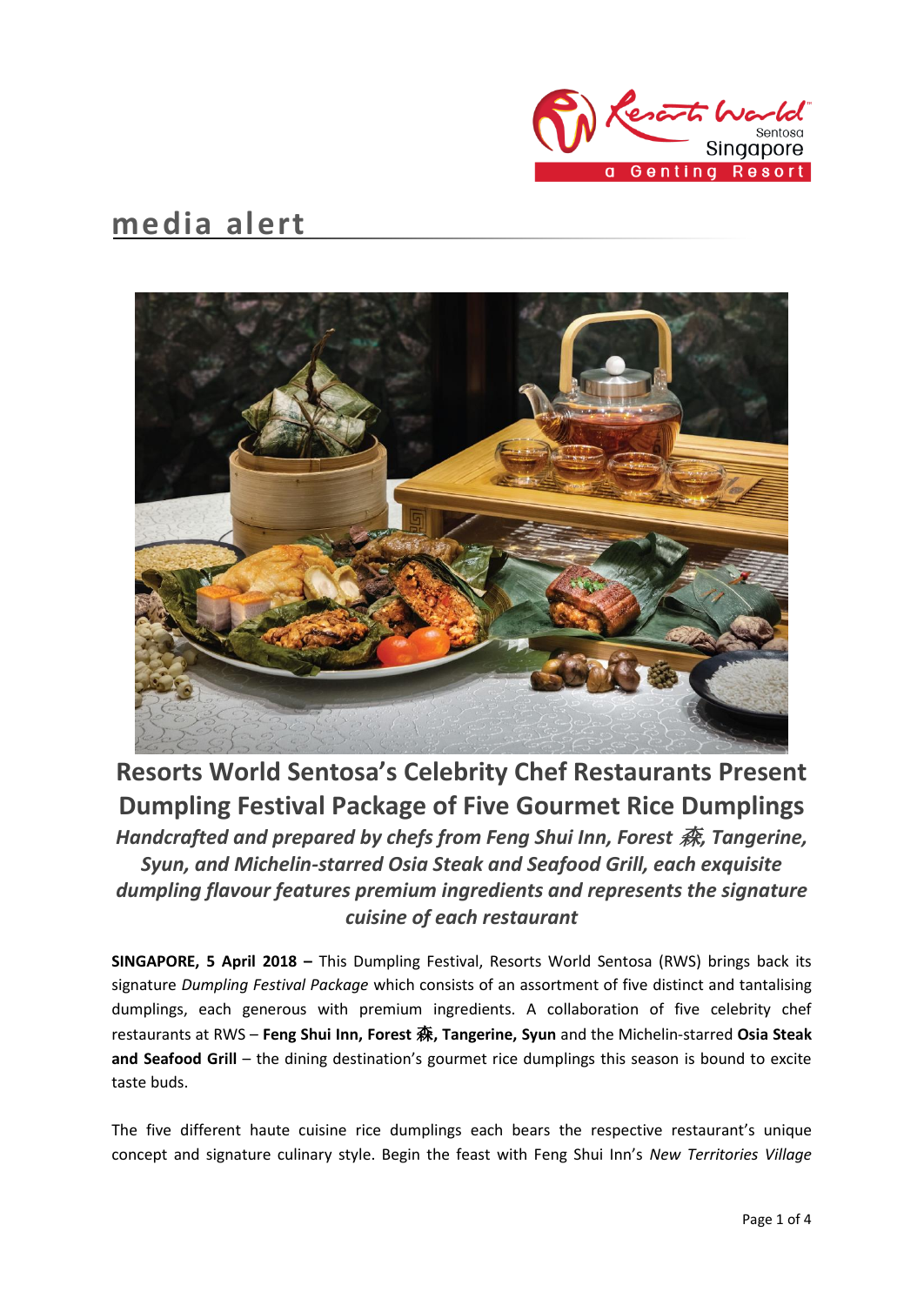*Traditional Rice Dumpling*, followed by Forest 森's *X.O. Dumpling with Seafood*. Thereafter, refresh the palate with lighter flavours from Tangerine's *Organic Grains, Lotus Seed & Seaweed Dumpling* before indulging in the luscious meaty goodness of Michelin-starred Osia Steak and Seafood Grill's *Spiced Beef Cheek Dumpling*. Finally, delight in the tasty umami flavours of Syun's *Unagi Dumpling*.

Lavish your senses with Feng Shui Inn's sumptuous *New Territories Village Traditional Rice Dumpling* handcrafted by Hong Kong Executive Chef Li Kwok Kwong based on a Cantonese "Punti" recipe from Hong Kong's historical New Territories villages. Abounding with one whole 10 head abalone from Australia, plump pork belly with fermented red beancurd paste, roast pork, black fungus and salted egg, it is also served with a homemade superior soya sauce concocted by Chef Li.

Seafood lovers will relish the *X.O. Dumpling with Seafood* created by local Celebrity Chef Sam Leong and his culinary team at Forest 森. It features glutinous rice that is first soaked in chicken stock and then stir-fried with a luxurious housemade X.O. sauce. The sweet-spicy aromatic sauce imbues a delicious flavour to the rice which envelopes a mix of tender and succulent seafood including dried oyster, scallop and sea whelk cooked in chicken stock.

Tangerine's *Organic Grains, Lotus Seed & Seaweed Dumpling* incorporates familiar Southeast Asian ingredients into a flavourful parcel. Featuring barley, brown rice and quinoa cooked in kombu stock, it is mixed with mildly sweet steamed lotus seeds that provide a delightful bite. The ingredients are also rich in protein, fibre and minerals, making Tangerine's dumpling a healthier alternative to the traditional versions.

Michelin-starred Osia Steak and Seafood Grill's *Spiced Beef Cheek Dumpling* is a treat for meat lovers. Created by the restaurant's Chef de Cuisine Douglas Tay, it is packed with Australian grass-fed beef cheeks slow-braised in a housemade five spice concoction, complete with aromatic herbs and vegetables.

Lastly, complete this decadent feast with Syun's *Unagi Dumpling*. This Japanese interpretation of Chinese rice dumplings presents twice the richness and umami with Japanese Mochi-Gome, or sticky rice, married with Japanese eel and Shiitake mushrooms flavoured with Teriyaki sauce and sansho pepper.

Presented in an elegant three-tiered bamboo steamer which is also reusable and convenient for easy reheating, RWS' Dumpling Festival Package (S\$98nett) is this season's ideal gift for family, friends or business associates. The set of five dumplings is only available for takeaway.

Guests at Feng Shui Inn will be delighted to know that *The New Territories Village Traditional Rice Dumpling* (传统新界乡村粽) (S\$48++ each for 4 persons) is available for dine-in at the restaurant from 1 May to 18 June 2018.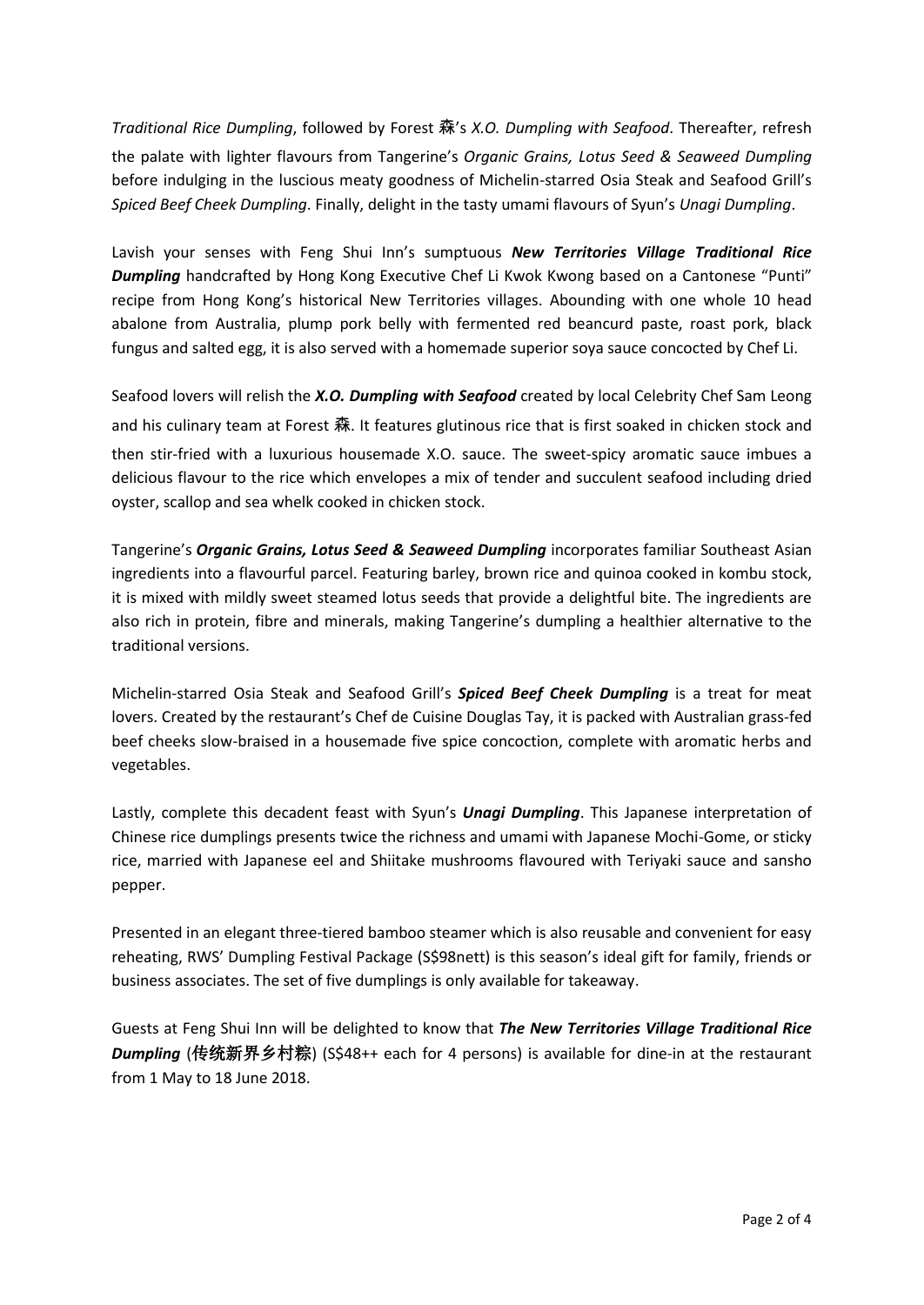## **About the dumplings in the RWS Dumpling Festival Package (**圣淘沙名胜世界五粽经典配套**):**











### **New Territories Village Traditional Rice Dumpling** 传统新界乡村粽

Made with a whole 10 head abalone from Australia, along with pork belly with fermented red beancurd paste, roast pork, yam, carrot, salted egg, and black fungus, the dumpling is served with our homemade superior soya sauce concocted by Feng Shui Inn's Hong Kong Executive Chef Li Kwok Kwong.

## **X.O. Dumpling with Seafood X.O.** 酱海鲜粽

Forest 森 puts its signature contemporary Chinese touch in creating this rice dumpling. The meticulous process involves soaking glutinous rice in chicken stock for an hour before it is stir fried with a luxurious housemade X.O. sauce. The tantalizing sweet-spicy aroma and flavour envelopes the entire dumpling and its filling of premium dried oyster, scallop and sea whelk.

### **Organic Grains, Lotus Seed & Seaweed Dumpling**  有机多谷莲子海带粽

Tangerine's dumpling incorporates familiar Southeast Asian ingredients into a flavourful parcel. Featuring barley, brown rice and quinoa cooked in kombu stock, it is mixed with mildly sweet steamed lotus seeds that provide a delightful bite. The ingredients are also rich in protein, fibre and minerals, making Tangerine's dumpling a healthier alternative to the traditional versions.

### **Spiced Beef Cheek Dumpling** 五香牛颊粽

Known for its commitment to sourcing top quality meats from Australia, Michelin-starred Osia Steak & Seafood Grill's rice dumpling is generously packed with chunks of grass-fed beef cheeks famed for its supreme flavour and tenderness.

## **Unagi Dumpling** 山椒鳗鱼粽

A distinct creation reflective of Syun's nouvelle Japanese culinary style, this dumpling is made with Japanese Mochi-Gome rice, luscious Japanese eel and Shiitake mushrooms topped off with a classic Teriyaki sauce and sansho pepper.

| <b>RWS Dumpling Festival Package Order Details</b> |                                                          |
|----------------------------------------------------|----------------------------------------------------------|
| Pre-order:                                         | 1 May to 15 June 2018                                    |
|                                                    | (advance order of three working days is required)        |
| <b>Collection:</b>                                 | 21 May to 18 June 2018 from 12:00pm to 8:00pm daily      |
|                                                    | Feng Shui Inn, Crockfords Tower G2                       |
|                                                    | Tel: 6577 6688 or 6577 6599                              |
|                                                    | Email: dining@rwsentosa.com or fengshuiinn@rwsentosa.com |
| Price:                                             | S\$98 nett                                               |
|                                                    | (S\$88 nett for RWS Invites and Genting Reward members)  |